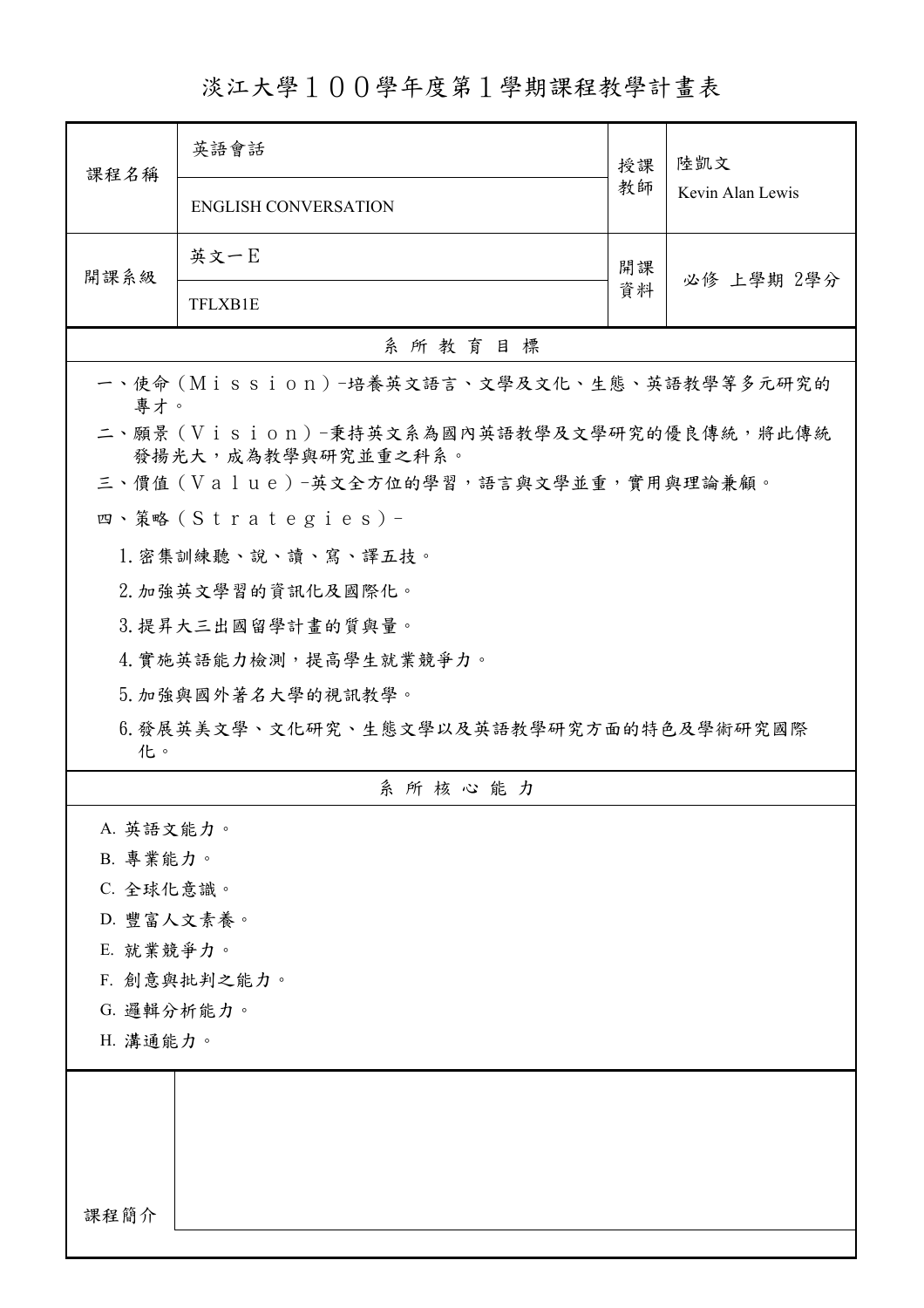|                                                                                                                                                                                                                                                                                                                          |                        | discussions. | In this beginning-level class, students will learn and practice basic speaking<br>and listening skills, for interpersonal communication. Daily topics of interest<br>and relevance to students will be discussed via pair or small-group |                         |                           |  |
|--------------------------------------------------------------------------------------------------------------------------------------------------------------------------------------------------------------------------------------------------------------------------------------------------------------------------|------------------------|--------------|------------------------------------------------------------------------------------------------------------------------------------------------------------------------------------------------------------------------------------------|-------------------------|---------------------------|--|
|                                                                                                                                                                                                                                                                                                                          | 本課程教學目標與目標層級、系所核心能力相關性 |              |                                                                                                                                                                                                                                          |                         |                           |  |
| 一、目標層級(選填):<br>(一)「認知」(Cognitive 簡稱C)領域:Cl 記憶、C2 瞭解、C3 應用、C4 分析、<br>C5 評鑑、C6 創造<br>(二)「技能 <sub>」</sub> (Psychomotor 簡稱P)領域:P1 模仿、P2 機械反應、P3 獨立操作、<br>P4 聯結操作、P5 自動化、P6 創作<br>(三)「情意」(Affective 簡稱A)領域:Al 接受、A2 反應、A3 重視、A4 組織、<br>A5 内化、A6 實踐<br>二、教學目標與「目標層級」、「系所核心能力」之相關性:<br>(一)請先將課程教學目標分別對應前述之「認知」、「技能」與「情意」的各目標層級, |                        |              |                                                                                                                                                                                                                                          |                         |                           |  |
| 惟單項教學目標僅能對應C、P、A其中一項。<br>(二)若對應「目標層級」有1~6之多項時,僅填列最高層級即可(例如:認知「目標層級」<br>對應為C3、C5、C6項時,只需填列C6即可,技能與情意目標層級亦同)。<br>(三)再依據所訂各項教學目標分別對應該系「系所核心能力」。單項教學目標若對應「系<br>所核心能力」有多項時,則可填列多項「系所核心能力」(例如:「系所核心能力」可<br>對應A、AD、BEF時,則均填列)。                                                                                                  |                        |              |                                                                                                                                                                                                                                          |                         |                           |  |
| 序<br>號                                                                                                                                                                                                                                                                                                                   |                        | 教學目標(中文)     | 教學目標(英文)                                                                                                                                                                                                                                 |                         | 相關性                       |  |
| $\mathbf{1}$                                                                                                                                                                                                                                                                                                             |                        |              | Students will learn and<br>practice basic speaking and<br>listening skills, for<br>interpersonal communication.                                                                                                                          | 目標層級 <br>C <sub>4</sub> | 系所核心能力<br><b>ABCDEFGH</b> |  |
|                                                                                                                                                                                                                                                                                                                          |                        |              | 教學目標之教學策略與評量方法                                                                                                                                                                                                                           |                         |                           |  |
| 序<br>號                                                                                                                                                                                                                                                                                                                   |                        | 教學目標         | 教學策略                                                                                                                                                                                                                                     |                         | 評量方法                      |  |
| $\mathbf{1}$                                                                                                                                                                                                                                                                                                             |                        |              | 課堂講授、分組討論、參觀實<br>習                                                                                                                                                                                                                       | 末考                      | 出席率、報告、討<br>論、小考、期中考、期    |  |
|                                                                                                                                                                                                                                                                                                                          |                        |              |                                                                                                                                                                                                                                          |                         |                           |  |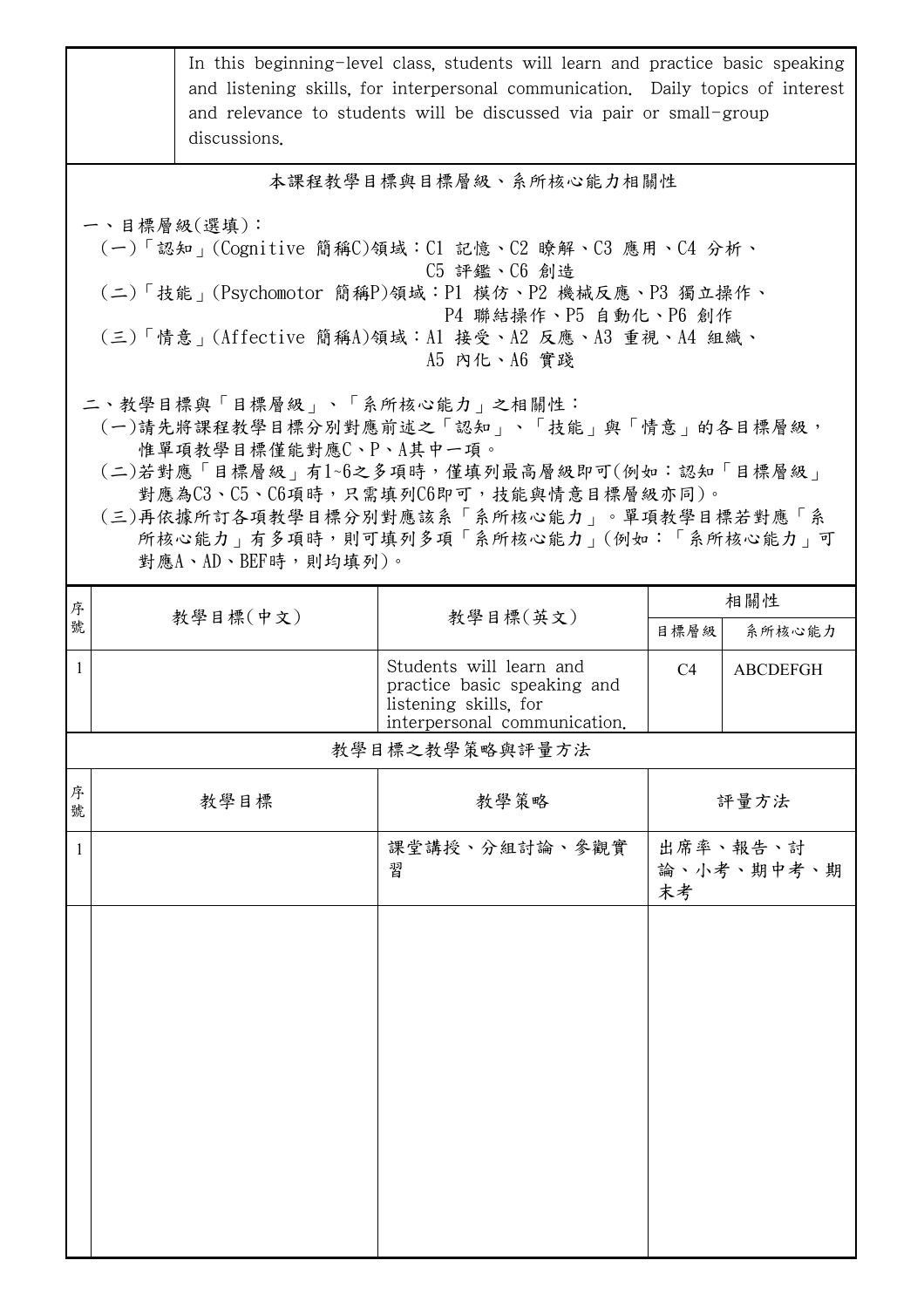| 本課程之設計與教學已融入下列本校基本素養與核心能力 |                            |                                 |                                                |    |
|---------------------------|----------------------------|---------------------------------|------------------------------------------------|----|
| 淡江大學基本素養與核心能力             |                            |                                 | 內涵說明                                           |    |
|                           |                            | 表達能力與人際溝通                       | 有效運用中、外文進行表達,能發揮合作精神,與他人共同<br>和諧生活、工作及相處。      |    |
|                           | $\langle \ \rangle$        | 科技應用與資訊處理                       | 正確、安全、有效運用資訊科技,並能蒐集、分析、統整與<br>運用資訊。            |    |
|                           | $\langle \rangle$          | 洞察未來與永續發展                       | 能前瞻社會、科技、經濟、環境、政治等發展的未來,發展<br>與實踐永續經營環境的規劃或行動。 |    |
|                           |                            | 學習文化與理解國際                       | 具備因應多元化生活的文化素養,面對國際問題和機會,能<br>有效適應和回應的全球意識與素養。 |    |
|                           |                            | 自我了解與主動學習                       | 充分了解自我,管理自我的學習,積極發展自我多元的興趣<br>和能力,培養終身學習的價值觀。  |    |
|                           |                            | 主動探索與問題解決                       | 主動觀察和發掘、分析問題、蒐集資料,能運用所學不畏挫<br>折,以有效解決問題。       |    |
|                           |                            | 團隊合作與公民實踐                       | 具備同情心、正義感,積極關懷社會,參與民主運作,能規<br>劃與組織活動,履行公民責任。   |    |
|                           |                            | 專業發展與職涯規劃                       | 掌握職場變遷所需之專業基礎知能,管理個人職涯的職業倫<br>理、心智、體能和性向。      |    |
|                           |                            |                                 | 授課進度表                                          |    |
| 週次                        | 日期起訖                       |                                 | 内 容 (Subject/Topics)                           | 備註 |
| 1                         | $100/09/05$ ~<br>100/09/11 | Introdution                     |                                                |    |
| 2                         | $100/09/12$ ~<br>100/09/18 | Culture quiz and social English |                                                |    |
| 3                         | $100/09/19$ ~<br>100/09/25 | Cultural Literacy (Unit 1)      |                                                |    |
| 4                         | $100/09/26$ ~<br>100/10/02 | Cultural Literacy (Unit 1)      |                                                |    |
| 5                         | $100/10/03$ ~<br>100/10/09 | Health Matters                  |                                                |    |
| 6                         | $100/10/10$ ~<br>100/10/16 | Health Matters (Unit 2)         |                                                |    |
| 7                         | $100/10/17$ ~<br>100/10/23 | Getting Things Done (Unit 3)    |                                                |    |
| 8                         | $100/10/24$ ~<br>100/10/30 | Talking about Taiwan            |                                                |    |
| 9                         | $100/10/31$ ~<br>100/11/06 | 期中考試週                           |                                                |    |
| 10                        | $100/11/07$ ~<br>100/11/13 | Asking for Information          |                                                |    |
| 11                        | $100/11/14$ ~<br>100/11/20 | Review                          |                                                |    |
| 12                        | $100/11/21$ ~<br>100/11/27 | Using verb tenses               |                                                |    |
|                           |                            |                                 |                                                |    |